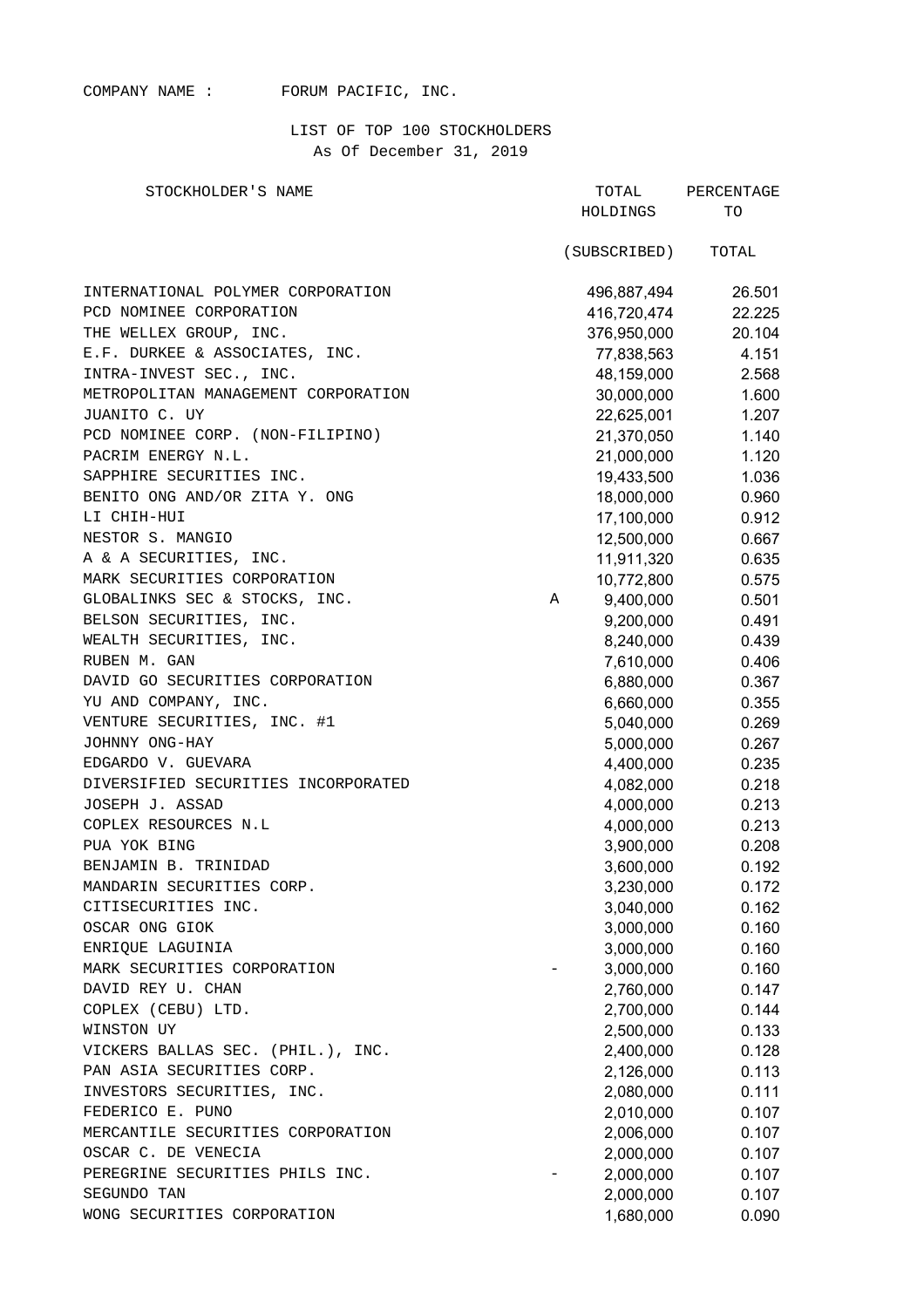GLOBALINKS SECS & STOCKS INC<br>  $-$  1,600,000 0.085 ELISA SAW 0.080 0.080 0.080 0.080 0.080 0.080 0.080 0.080 0.080 0.080 0.080 0.080 0.080 0.080 0.080 0.080 0.080 GLOBALINKS SEC. STOCK, INC. A 1400.000 0.075 GLOBALINKS SECS & STOCKS INC.  $-$  1.400.000 0.075 GUOCO SECURITIES (PHIL), INC. 1,280,000 0.068 EBC SECURITIES CORPORATION 1,205,000 0.064 FIDEL CHUA 1,200,000 0.064 EDGAR TAN SY 1,128,000 0.060 CHRISTINE NG 20059 LUCIO W. YAN 1,100,000 0.059 TIONG SIM SY 6.057 ASIAMERIT SECURITIES, INC. THE REGISTER SECURITIES, INC. BA SECURITIES, INC. 1,000,000 0.053 JOSE CHUNG 0.053 OSCAR CU 1,000,000 0.053 EVERGREEN STOCKBROKERAGE & SEC. (a) 000,000 0.053 FRANCISCO ORTIGAS SECURITIES INC.  $\qquad \qquad -1,000,000$  0.053 GLOBALINKS SECS & STOCKS INC.  $-$  1,000,000 0.053 PHIL. ASIA EQUITY SECURITIES, INC.  $F = 1,000,000$  0.053 STANDARD SECURITIES CORPORATION 1,000,000 0.053 JIMMY DY SY &/OR LETTY DY SY 1,000,000 0.053 JUANITA TAN 1,000,000 0.053 VICENTE O. YU, SR. &/OR ROSANNA Y. ONG 1.000.000 0.053 LUYS SECURITIES CO., INC. 980,000 0.052 ARNOLFO LIM SIH 900,000 0.048 VENTURE SECURITIES, INC. #3 900,000 0.048 RENE VILLARICA 900,000 0.048 CONNELL SECURITIES, INC.  $894,000$  0.048 GOLDEN TOWER SECURITIES & HOLDINGS, INC.  $864,000$  0.046 GLOBALINKS SEC & STOCKS, INC. A 800,000 0.043 LOURDES SIA 800,000 0.043 MANUEL SIA 800,000 0.043 PETER NGO 765,000 0.041 FORTUNE SECURITIES, INC. 760,896 0.041 EASTERN SECURITIES DEVELOPMENT CORP. 705,000 0.038 E. CHUA-CHIACO SECURITIES, INC. 700,000 0.037 GENESIS GLOBAL SECURITIES, INC. 700.000 0.037 WILFRIDO L. SAN 700,000 0.037 VENTURE SECURITIES, INC. #2 700.000 0.037 BENJAMIN EBRADA 690,000 0.037<br>SUMMIT SECURITIES, INC. 616,000 0.033 SUMMIT SECURITIES, INC. 616,000 0.033 ASIAN OCEANIC MERIT SECS., INC.  $-$  600.000 0.032 MARIO CRISOLOGO, JR. 600.000 0.032 GLOBALINKS SEC.& STOCKS, INC. A 600,000 0.032 HIGHLAND SECURITIES PHIL. INC. 600,000 0.032 GILBERT LIU 600.000 0.032 PETER ONG 600,000 0.032 HELEN POH 600,000 0.032 HELEN POH 600,000 0.032<br>R. S. LIM & CO., INC. 600,000 0.032 REGINA CAPITAL DEVT. CORP.  $\hspace{1.6cm}$  / 600,000 0.032 ARTHUR V. REYES 600,000 0.032<br>PACIANO TANGCO 600,000 0.032 PACIANO TANGCO 600.000 0.032 ANGEL VELASCO AND/OR PAULETTE VELASCO 600.000 600.000 0.032 ALEXANDER S. WONG **600,000** 0.032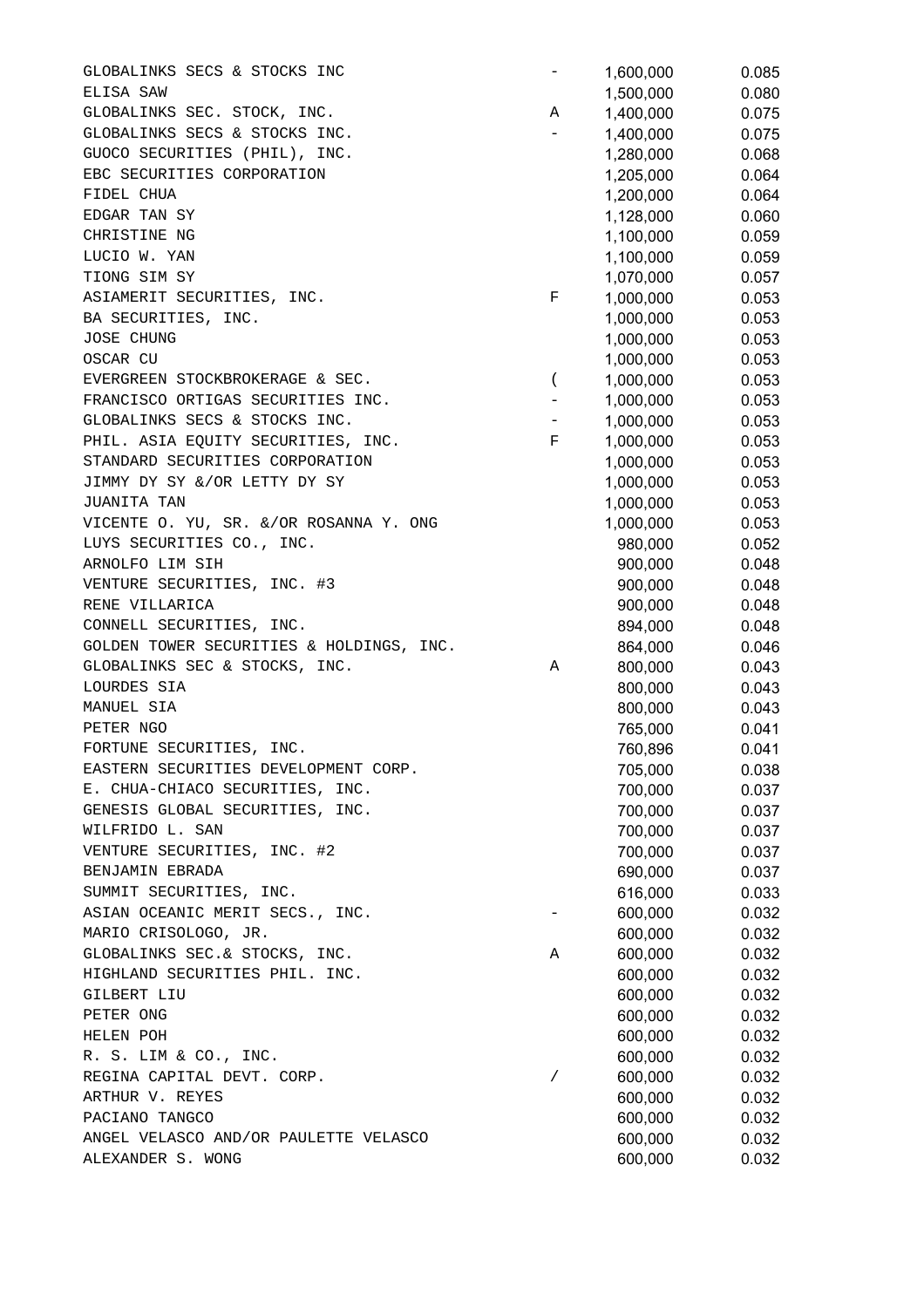## **OUTSTANDING BALANCES FOR A SPECIFIC COMPANY**

## Company Code - FPI000000000

Business Date: December 27, 2019

| <b>BPNAME</b>                                           | <b>HOLDINGS</b>        |
|---------------------------------------------------------|------------------------|
| WESTLINK GLOBAL EQUITIES, INC.                          | 83,864,300             |
| ABACUS SECURITIES CORPORATION                           | 36,567,458             |
| COL Financial Group, Inc.                               | 28,799,195             |
| ANSALDO, GODINEZ & CO., INC.                            | 27,592,000             |
| <b>EASTERN SECURITIES DEVELOPMENT CORPORATION</b>       | 14,090,000             |
| TRI-STATE SECURITIES, INC.                              | 13,360,000             |
| AB CAPITAL SECURITIES, INC.                             | 11,541,000             |
| <b>GLOBALINKS SECURITIES &amp; STOCKS, INC.</b>         | 10,900,754             |
| HDI SECURITIES, INC.                                    | 10,262,000             |
| YAO & ZIALCITA, INC.                                    | 9,960,000              |
| CTS GLOBAL EQUITY GROUP, INC.                           | 8,964,260              |
| <b>QUALITY INVESTMENTS &amp; SECURITIES CORPORATION</b> | 8,250,250              |
| AP SECURITIES INCORPORATED                              | 7,736,000              |
| EVERGREEN STOCK BROKERAGE & SEC., INC.                  | 7,667,000              |
| <b>SOLAR SECURITIES, INC.</b>                           | 7,111,000              |
| KING'S POWER SECURITIES, INC.                           | 6,070,000              |
| <b>BPI SECURITIES CORPORATION</b>                       | 5,875,441              |
| <b>GOLDEN TOWER SECURITIES &amp; HOLDINGS, INC.</b>     | 5,692,000              |
| TOWER SECURITIES, INC.                                  | 5,501,000              |
| R. S. LIM & CO., INC.                                   | 5,302,000              |
| CITIBANK N.A.                                           | 5,000,000              |
| A & A SECURITIES, INC.                                  | 4,911,880              |
| R. COYIUTO SECURITIES, INC.                             | 4,622,075              |
| WEALTH SECURITIES, INC.                                 | 4,621,100              |
| FIRST METRO SECURITIES BROKERAGE CORP.                  | 4,573,088              |
| REGINA CAPITAL DEVELOPMENT CORPORATION                  | 4,334,060              |
| PHILSTOCKS FINANCIAL INC                                | 4,224,053              |
| INTRA-INVEST SECURITIES, INC.                           | 3,969,000              |
| NEW WORLD SECURITIES CO., INC.                          | 3,780,000              |
| E. CHUA CHIACO SECURITIES, INC.                         | 3,760,000              |
| PAN ASIA SECURITIES CORP.                               | 3,484,000              |
| YU & COMPANY, INC.                                      | 3,350,000              |
| SB EQUITIES, INC.                                       | 3,113,000              |
| MAYBANK ATR KIM ENG SECURITIES, INC.                    | 3,062,603              |
| <b>EAGLE EQUITIES, INC.</b>                             | 3,020,000              |
| ALPHA SECURITIES CORP.                                  | 2,980,000              |
| PREMIUM SECURITIES, INC.                                | 2,970,000              |
| BELSON SECURITIES, INC.                                 | 2,779,996              |
| DAVID GO SECURITIES CORP.                               | 2,405,000              |
| BERNAD SECURITIES, INC.                                 | 2,347,000              |
| MANDARIN SECURITIES CORPORATION                         | 2,170,000              |
| R. NUBLA SECURITIES, INC.                               | 2,110,000              |
| <b>VENTURE SECURITIES, INC.</b>                         | 1,937,600              |
| INVESTORS SECURITIES, INC,                              | 1,880,000              |
| <b>GOLDSTAR SECURITIES, INC.</b>                        | 1,870,000              |
| G.D. TAN & COMPANY, INC.                                |                        |
| FIRST ORIENT SECURITIES, INC.                           | 1,755,000              |
| <b>JSG SECURITIES, INC.</b>                             | 1,745,000<br>1,720,000 |
| BENJAMIN CO CA & CO., INC.                              | 1,560,000              |
| EQUITIWORLD SECURITIES, INC.                            |                        |
| <b>BDO SECURITIES CORPORATION</b>                       | 1,445,000              |
|                                                         | 1,444,000              |
| DA MARKET SECURITIES, INC.                              | 1,437,250              |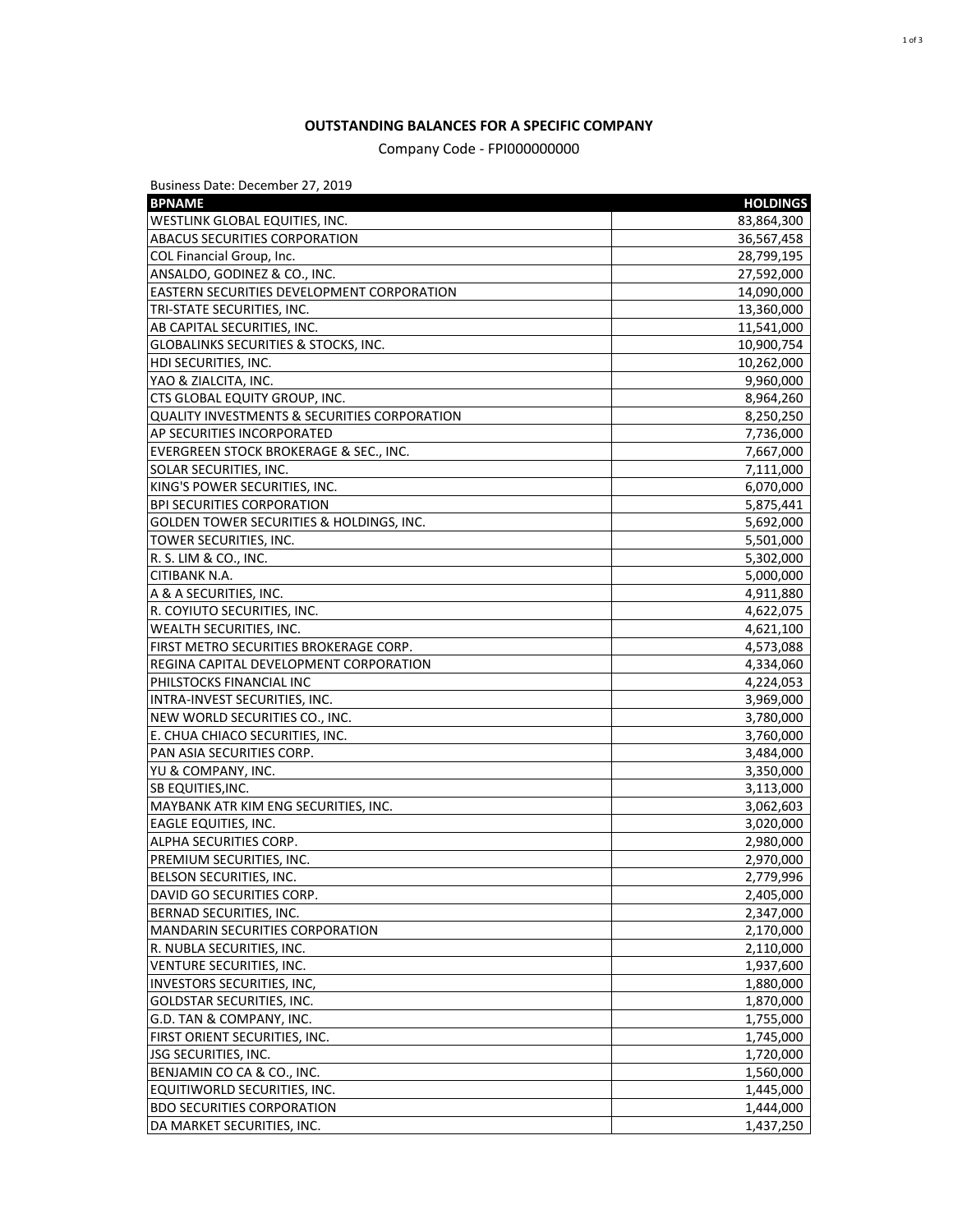| TANSENGCO & CO., INC.<br>1,436,000<br>STANDARD SECURITIES CORPORATION<br>1,345,000<br>I. B. GIMENEZ SECURITIES, INC.<br>1,301,000<br>IMPERIAL, DE GUZMAN, ABALOS & CO., INC.<br>1,182,000<br>MERCANTILE SECURITIES CORP.<br>1,162,000<br>AURORA SECURITIES, INC.<br>1,065,000<br>AAA SOUTHEAST EQUITIES, INCORPORATED<br>1,047,000<br>PNB SECURITIES, INC.<br>989,000<br><b>BA SECURITIES, INC.</b><br>960,000<br>SINCERE SECURITIES CORPORATION<br>950,000<br>FIRST INTEGRATED CAPITAL SECURITIES, INC.<br>950,000<br>WONG SECURITIES CORPORATION<br>950,000<br><b>IGC SECURITIES INC.</b><br>944,400<br>B. H. CHUA SECURITIES CORPORATION<br>800,000<br>LUCKY SECURITIES, INC.<br>800,000<br>COHERCO SECURITIES, INC.<br>800,000<br>MDR SECURITIES, INC.<br>760,000<br><b>BDO NOMURA SECURITIES INC</b><br>711,000<br>SUMMIT SECURITIES, INC.<br>702,913<br>F. YAP SECURITIES, INC.<br>685,000<br>MERIDIAN SECURITIES, INC.<br>660,000<br>RCBC SECURITIES, INC.<br>640,000<br><b>ASTRA SECURITIES CORPORATION</b><br>600,000<br>ARMSTRONG SECURITIES, INC.<br>597,000<br>OPTIMUM SECURITIES CORPORATION<br>568,000<br>UCPB SECURITIES, INC.<br>550,000<br>S.J. ROXAS & CO., INC.<br>540,000<br>MOUNT PEAK SECURITIES, INC.<br>535,000<br>PAPA SECURITIES CORPORATION<br>512,000<br>JAKA SECURITIES CORP.<br>502,000<br>I. ACKERMAN & CO., INC.<br>382,000<br>A. T. DE CASTRO SECURITIES CORP.<br>350,000<br>TRITON SECURITIES CORP.<br>340,000<br>ASIASEC EQUITIES, INC.<br>270,000<br>DEUTSCHE REGIS PARTNERS, INC.<br>250,000<br>DIVERSIFIED SECURITIES, INC.<br>232,000<br><b>CUALOPING SECURITIES CORPORATION</b><br>220,000<br>H. E. BENNETT SECURITIES, INC.<br>195,000<br>FIDELITY SECURITIES, INC.<br>160,000<br>ASIAN CAPITAL EQUITIES, INC.<br>132,000<br>PHILIPPINE EQUITY PARTNERS, INC.<br>100,000<br>RTG & COMPANY, INC.<br>95,000<br>LUYS SECURITIES COMPANY, INC.<br>93,000<br>J.M. BARCELON & CO., INC.<br>90,000<br>GUILD SECURITIES, INC.<br>50,000<br><b>ALAKOR SECURITIES CORPORATION</b><br>50,000<br>CAMPOS, LANUZA & COMPANY, INC.<br>47,000<br>SARANGANI SECURITIES, INC.<br>45,000<br>42,390<br>MARINO OLONDRIZ Y CIA<br>EQUITABLE SECURIITES (PHILS.) INC.<br>40,000<br>SECURITIES SPECIALISTS, INC.<br>40,000<br>HK SECURITIES, INC.<br>30,000<br><b>STRATEGIC EQUITIES CORP.</b><br>30,000<br>UNICAPITAL SECURITIES INC.<br>24,950<br><b>UPCC SECURITIES CORP.</b><br>10,000<br>ASIA PACIFIC CAPITAL EQUITIES & SECURITIES CORP.<br>10,000<br>CENTURY SECURITIES CORPORATION<br>10,000<br>TRENDLINE SECURITIES CORPORATION<br>10,000 | <b>BPNAME</b> | <b>HOLDINGS</b> |
|---------------------------------------------------------------------------------------------------------------------------------------------------------------------------------------------------------------------------------------------------------------------------------------------------------------------------------------------------------------------------------------------------------------------------------------------------------------------------------------------------------------------------------------------------------------------------------------------------------------------------------------------------------------------------------------------------------------------------------------------------------------------------------------------------------------------------------------------------------------------------------------------------------------------------------------------------------------------------------------------------------------------------------------------------------------------------------------------------------------------------------------------------------------------------------------------------------------------------------------------------------------------------------------------------------------------------------------------------------------------------------------------------------------------------------------------------------------------------------------------------------------------------------------------------------------------------------------------------------------------------------------------------------------------------------------------------------------------------------------------------------------------------------------------------------------------------------------------------------------------------------------------------------------------------------------------------------------------------------------------------------------------------------------------------------------------------------------------------------------------------------------------------------------------------------------------------------------------------------------------------------------------------------------------------------------------------------------------------------------------------------------------------------------------------------------------------------------------------------------------------------------------------------------------------------------------|---------------|-----------------|
|                                                                                                                                                                                                                                                                                                                                                                                                                                                                                                                                                                                                                                                                                                                                                                                                                                                                                                                                                                                                                                                                                                                                                                                                                                                                                                                                                                                                                                                                                                                                                                                                                                                                                                                                                                                                                                                                                                                                                                                                                                                                                                                                                                                                                                                                                                                                                                                                                                                                                                                                                                     |               |                 |
|                                                                                                                                                                                                                                                                                                                                                                                                                                                                                                                                                                                                                                                                                                                                                                                                                                                                                                                                                                                                                                                                                                                                                                                                                                                                                                                                                                                                                                                                                                                                                                                                                                                                                                                                                                                                                                                                                                                                                                                                                                                                                                                                                                                                                                                                                                                                                                                                                                                                                                                                                                     |               |                 |
|                                                                                                                                                                                                                                                                                                                                                                                                                                                                                                                                                                                                                                                                                                                                                                                                                                                                                                                                                                                                                                                                                                                                                                                                                                                                                                                                                                                                                                                                                                                                                                                                                                                                                                                                                                                                                                                                                                                                                                                                                                                                                                                                                                                                                                                                                                                                                                                                                                                                                                                                                                     |               |                 |
|                                                                                                                                                                                                                                                                                                                                                                                                                                                                                                                                                                                                                                                                                                                                                                                                                                                                                                                                                                                                                                                                                                                                                                                                                                                                                                                                                                                                                                                                                                                                                                                                                                                                                                                                                                                                                                                                                                                                                                                                                                                                                                                                                                                                                                                                                                                                                                                                                                                                                                                                                                     |               |                 |
|                                                                                                                                                                                                                                                                                                                                                                                                                                                                                                                                                                                                                                                                                                                                                                                                                                                                                                                                                                                                                                                                                                                                                                                                                                                                                                                                                                                                                                                                                                                                                                                                                                                                                                                                                                                                                                                                                                                                                                                                                                                                                                                                                                                                                                                                                                                                                                                                                                                                                                                                                                     |               |                 |
|                                                                                                                                                                                                                                                                                                                                                                                                                                                                                                                                                                                                                                                                                                                                                                                                                                                                                                                                                                                                                                                                                                                                                                                                                                                                                                                                                                                                                                                                                                                                                                                                                                                                                                                                                                                                                                                                                                                                                                                                                                                                                                                                                                                                                                                                                                                                                                                                                                                                                                                                                                     |               |                 |
|                                                                                                                                                                                                                                                                                                                                                                                                                                                                                                                                                                                                                                                                                                                                                                                                                                                                                                                                                                                                                                                                                                                                                                                                                                                                                                                                                                                                                                                                                                                                                                                                                                                                                                                                                                                                                                                                                                                                                                                                                                                                                                                                                                                                                                                                                                                                                                                                                                                                                                                                                                     |               |                 |
|                                                                                                                                                                                                                                                                                                                                                                                                                                                                                                                                                                                                                                                                                                                                                                                                                                                                                                                                                                                                                                                                                                                                                                                                                                                                                                                                                                                                                                                                                                                                                                                                                                                                                                                                                                                                                                                                                                                                                                                                                                                                                                                                                                                                                                                                                                                                                                                                                                                                                                                                                                     |               |                 |
|                                                                                                                                                                                                                                                                                                                                                                                                                                                                                                                                                                                                                                                                                                                                                                                                                                                                                                                                                                                                                                                                                                                                                                                                                                                                                                                                                                                                                                                                                                                                                                                                                                                                                                                                                                                                                                                                                                                                                                                                                                                                                                                                                                                                                                                                                                                                                                                                                                                                                                                                                                     |               |                 |
|                                                                                                                                                                                                                                                                                                                                                                                                                                                                                                                                                                                                                                                                                                                                                                                                                                                                                                                                                                                                                                                                                                                                                                                                                                                                                                                                                                                                                                                                                                                                                                                                                                                                                                                                                                                                                                                                                                                                                                                                                                                                                                                                                                                                                                                                                                                                                                                                                                                                                                                                                                     |               |                 |
|                                                                                                                                                                                                                                                                                                                                                                                                                                                                                                                                                                                                                                                                                                                                                                                                                                                                                                                                                                                                                                                                                                                                                                                                                                                                                                                                                                                                                                                                                                                                                                                                                                                                                                                                                                                                                                                                                                                                                                                                                                                                                                                                                                                                                                                                                                                                                                                                                                                                                                                                                                     |               |                 |
|                                                                                                                                                                                                                                                                                                                                                                                                                                                                                                                                                                                                                                                                                                                                                                                                                                                                                                                                                                                                                                                                                                                                                                                                                                                                                                                                                                                                                                                                                                                                                                                                                                                                                                                                                                                                                                                                                                                                                                                                                                                                                                                                                                                                                                                                                                                                                                                                                                                                                                                                                                     |               |                 |
|                                                                                                                                                                                                                                                                                                                                                                                                                                                                                                                                                                                                                                                                                                                                                                                                                                                                                                                                                                                                                                                                                                                                                                                                                                                                                                                                                                                                                                                                                                                                                                                                                                                                                                                                                                                                                                                                                                                                                                                                                                                                                                                                                                                                                                                                                                                                                                                                                                                                                                                                                                     |               |                 |
|                                                                                                                                                                                                                                                                                                                                                                                                                                                                                                                                                                                                                                                                                                                                                                                                                                                                                                                                                                                                                                                                                                                                                                                                                                                                                                                                                                                                                                                                                                                                                                                                                                                                                                                                                                                                                                                                                                                                                                                                                                                                                                                                                                                                                                                                                                                                                                                                                                                                                                                                                                     |               |                 |
|                                                                                                                                                                                                                                                                                                                                                                                                                                                                                                                                                                                                                                                                                                                                                                                                                                                                                                                                                                                                                                                                                                                                                                                                                                                                                                                                                                                                                                                                                                                                                                                                                                                                                                                                                                                                                                                                                                                                                                                                                                                                                                                                                                                                                                                                                                                                                                                                                                                                                                                                                                     |               |                 |
|                                                                                                                                                                                                                                                                                                                                                                                                                                                                                                                                                                                                                                                                                                                                                                                                                                                                                                                                                                                                                                                                                                                                                                                                                                                                                                                                                                                                                                                                                                                                                                                                                                                                                                                                                                                                                                                                                                                                                                                                                                                                                                                                                                                                                                                                                                                                                                                                                                                                                                                                                                     |               |                 |
|                                                                                                                                                                                                                                                                                                                                                                                                                                                                                                                                                                                                                                                                                                                                                                                                                                                                                                                                                                                                                                                                                                                                                                                                                                                                                                                                                                                                                                                                                                                                                                                                                                                                                                                                                                                                                                                                                                                                                                                                                                                                                                                                                                                                                                                                                                                                                                                                                                                                                                                                                                     |               |                 |
|                                                                                                                                                                                                                                                                                                                                                                                                                                                                                                                                                                                                                                                                                                                                                                                                                                                                                                                                                                                                                                                                                                                                                                                                                                                                                                                                                                                                                                                                                                                                                                                                                                                                                                                                                                                                                                                                                                                                                                                                                                                                                                                                                                                                                                                                                                                                                                                                                                                                                                                                                                     |               |                 |
|                                                                                                                                                                                                                                                                                                                                                                                                                                                                                                                                                                                                                                                                                                                                                                                                                                                                                                                                                                                                                                                                                                                                                                                                                                                                                                                                                                                                                                                                                                                                                                                                                                                                                                                                                                                                                                                                                                                                                                                                                                                                                                                                                                                                                                                                                                                                                                                                                                                                                                                                                                     |               |                 |
|                                                                                                                                                                                                                                                                                                                                                                                                                                                                                                                                                                                                                                                                                                                                                                                                                                                                                                                                                                                                                                                                                                                                                                                                                                                                                                                                                                                                                                                                                                                                                                                                                                                                                                                                                                                                                                                                                                                                                                                                                                                                                                                                                                                                                                                                                                                                                                                                                                                                                                                                                                     |               |                 |
|                                                                                                                                                                                                                                                                                                                                                                                                                                                                                                                                                                                                                                                                                                                                                                                                                                                                                                                                                                                                                                                                                                                                                                                                                                                                                                                                                                                                                                                                                                                                                                                                                                                                                                                                                                                                                                                                                                                                                                                                                                                                                                                                                                                                                                                                                                                                                                                                                                                                                                                                                                     |               |                 |
|                                                                                                                                                                                                                                                                                                                                                                                                                                                                                                                                                                                                                                                                                                                                                                                                                                                                                                                                                                                                                                                                                                                                                                                                                                                                                                                                                                                                                                                                                                                                                                                                                                                                                                                                                                                                                                                                                                                                                                                                                                                                                                                                                                                                                                                                                                                                                                                                                                                                                                                                                                     |               |                 |
|                                                                                                                                                                                                                                                                                                                                                                                                                                                                                                                                                                                                                                                                                                                                                                                                                                                                                                                                                                                                                                                                                                                                                                                                                                                                                                                                                                                                                                                                                                                                                                                                                                                                                                                                                                                                                                                                                                                                                                                                                                                                                                                                                                                                                                                                                                                                                                                                                                                                                                                                                                     |               |                 |
|                                                                                                                                                                                                                                                                                                                                                                                                                                                                                                                                                                                                                                                                                                                                                                                                                                                                                                                                                                                                                                                                                                                                                                                                                                                                                                                                                                                                                                                                                                                                                                                                                                                                                                                                                                                                                                                                                                                                                                                                                                                                                                                                                                                                                                                                                                                                                                                                                                                                                                                                                                     |               |                 |
|                                                                                                                                                                                                                                                                                                                                                                                                                                                                                                                                                                                                                                                                                                                                                                                                                                                                                                                                                                                                                                                                                                                                                                                                                                                                                                                                                                                                                                                                                                                                                                                                                                                                                                                                                                                                                                                                                                                                                                                                                                                                                                                                                                                                                                                                                                                                                                                                                                                                                                                                                                     |               |                 |
|                                                                                                                                                                                                                                                                                                                                                                                                                                                                                                                                                                                                                                                                                                                                                                                                                                                                                                                                                                                                                                                                                                                                                                                                                                                                                                                                                                                                                                                                                                                                                                                                                                                                                                                                                                                                                                                                                                                                                                                                                                                                                                                                                                                                                                                                                                                                                                                                                                                                                                                                                                     |               |                 |
|                                                                                                                                                                                                                                                                                                                                                                                                                                                                                                                                                                                                                                                                                                                                                                                                                                                                                                                                                                                                                                                                                                                                                                                                                                                                                                                                                                                                                                                                                                                                                                                                                                                                                                                                                                                                                                                                                                                                                                                                                                                                                                                                                                                                                                                                                                                                                                                                                                                                                                                                                                     |               |                 |
|                                                                                                                                                                                                                                                                                                                                                                                                                                                                                                                                                                                                                                                                                                                                                                                                                                                                                                                                                                                                                                                                                                                                                                                                                                                                                                                                                                                                                                                                                                                                                                                                                                                                                                                                                                                                                                                                                                                                                                                                                                                                                                                                                                                                                                                                                                                                                                                                                                                                                                                                                                     |               |                 |
|                                                                                                                                                                                                                                                                                                                                                                                                                                                                                                                                                                                                                                                                                                                                                                                                                                                                                                                                                                                                                                                                                                                                                                                                                                                                                                                                                                                                                                                                                                                                                                                                                                                                                                                                                                                                                                                                                                                                                                                                                                                                                                                                                                                                                                                                                                                                                                                                                                                                                                                                                                     |               |                 |
|                                                                                                                                                                                                                                                                                                                                                                                                                                                                                                                                                                                                                                                                                                                                                                                                                                                                                                                                                                                                                                                                                                                                                                                                                                                                                                                                                                                                                                                                                                                                                                                                                                                                                                                                                                                                                                                                                                                                                                                                                                                                                                                                                                                                                                                                                                                                                                                                                                                                                                                                                                     |               |                 |
|                                                                                                                                                                                                                                                                                                                                                                                                                                                                                                                                                                                                                                                                                                                                                                                                                                                                                                                                                                                                                                                                                                                                                                                                                                                                                                                                                                                                                                                                                                                                                                                                                                                                                                                                                                                                                                                                                                                                                                                                                                                                                                                                                                                                                                                                                                                                                                                                                                                                                                                                                                     |               |                 |
|                                                                                                                                                                                                                                                                                                                                                                                                                                                                                                                                                                                                                                                                                                                                                                                                                                                                                                                                                                                                                                                                                                                                                                                                                                                                                                                                                                                                                                                                                                                                                                                                                                                                                                                                                                                                                                                                                                                                                                                                                                                                                                                                                                                                                                                                                                                                                                                                                                                                                                                                                                     |               |                 |
|                                                                                                                                                                                                                                                                                                                                                                                                                                                                                                                                                                                                                                                                                                                                                                                                                                                                                                                                                                                                                                                                                                                                                                                                                                                                                                                                                                                                                                                                                                                                                                                                                                                                                                                                                                                                                                                                                                                                                                                                                                                                                                                                                                                                                                                                                                                                                                                                                                                                                                                                                                     |               |                 |
|                                                                                                                                                                                                                                                                                                                                                                                                                                                                                                                                                                                                                                                                                                                                                                                                                                                                                                                                                                                                                                                                                                                                                                                                                                                                                                                                                                                                                                                                                                                                                                                                                                                                                                                                                                                                                                                                                                                                                                                                                                                                                                                                                                                                                                                                                                                                                                                                                                                                                                                                                                     |               |                 |
|                                                                                                                                                                                                                                                                                                                                                                                                                                                                                                                                                                                                                                                                                                                                                                                                                                                                                                                                                                                                                                                                                                                                                                                                                                                                                                                                                                                                                                                                                                                                                                                                                                                                                                                                                                                                                                                                                                                                                                                                                                                                                                                                                                                                                                                                                                                                                                                                                                                                                                                                                                     |               |                 |
|                                                                                                                                                                                                                                                                                                                                                                                                                                                                                                                                                                                                                                                                                                                                                                                                                                                                                                                                                                                                                                                                                                                                                                                                                                                                                                                                                                                                                                                                                                                                                                                                                                                                                                                                                                                                                                                                                                                                                                                                                                                                                                                                                                                                                                                                                                                                                                                                                                                                                                                                                                     |               |                 |
|                                                                                                                                                                                                                                                                                                                                                                                                                                                                                                                                                                                                                                                                                                                                                                                                                                                                                                                                                                                                                                                                                                                                                                                                                                                                                                                                                                                                                                                                                                                                                                                                                                                                                                                                                                                                                                                                                                                                                                                                                                                                                                                                                                                                                                                                                                                                                                                                                                                                                                                                                                     |               |                 |
|                                                                                                                                                                                                                                                                                                                                                                                                                                                                                                                                                                                                                                                                                                                                                                                                                                                                                                                                                                                                                                                                                                                                                                                                                                                                                                                                                                                                                                                                                                                                                                                                                                                                                                                                                                                                                                                                                                                                                                                                                                                                                                                                                                                                                                                                                                                                                                                                                                                                                                                                                                     |               |                 |
|                                                                                                                                                                                                                                                                                                                                                                                                                                                                                                                                                                                                                                                                                                                                                                                                                                                                                                                                                                                                                                                                                                                                                                                                                                                                                                                                                                                                                                                                                                                                                                                                                                                                                                                                                                                                                                                                                                                                                                                                                                                                                                                                                                                                                                                                                                                                                                                                                                                                                                                                                                     |               |                 |
|                                                                                                                                                                                                                                                                                                                                                                                                                                                                                                                                                                                                                                                                                                                                                                                                                                                                                                                                                                                                                                                                                                                                                                                                                                                                                                                                                                                                                                                                                                                                                                                                                                                                                                                                                                                                                                                                                                                                                                                                                                                                                                                                                                                                                                                                                                                                                                                                                                                                                                                                                                     |               |                 |
|                                                                                                                                                                                                                                                                                                                                                                                                                                                                                                                                                                                                                                                                                                                                                                                                                                                                                                                                                                                                                                                                                                                                                                                                                                                                                                                                                                                                                                                                                                                                                                                                                                                                                                                                                                                                                                                                                                                                                                                                                                                                                                                                                                                                                                                                                                                                                                                                                                                                                                                                                                     |               |                 |
|                                                                                                                                                                                                                                                                                                                                                                                                                                                                                                                                                                                                                                                                                                                                                                                                                                                                                                                                                                                                                                                                                                                                                                                                                                                                                                                                                                                                                                                                                                                                                                                                                                                                                                                                                                                                                                                                                                                                                                                                                                                                                                                                                                                                                                                                                                                                                                                                                                                                                                                                                                     |               |                 |
|                                                                                                                                                                                                                                                                                                                                                                                                                                                                                                                                                                                                                                                                                                                                                                                                                                                                                                                                                                                                                                                                                                                                                                                                                                                                                                                                                                                                                                                                                                                                                                                                                                                                                                                                                                                                                                                                                                                                                                                                                                                                                                                                                                                                                                                                                                                                                                                                                                                                                                                                                                     |               |                 |
|                                                                                                                                                                                                                                                                                                                                                                                                                                                                                                                                                                                                                                                                                                                                                                                                                                                                                                                                                                                                                                                                                                                                                                                                                                                                                                                                                                                                                                                                                                                                                                                                                                                                                                                                                                                                                                                                                                                                                                                                                                                                                                                                                                                                                                                                                                                                                                                                                                                                                                                                                                     |               |                 |
|                                                                                                                                                                                                                                                                                                                                                                                                                                                                                                                                                                                                                                                                                                                                                                                                                                                                                                                                                                                                                                                                                                                                                                                                                                                                                                                                                                                                                                                                                                                                                                                                                                                                                                                                                                                                                                                                                                                                                                                                                                                                                                                                                                                                                                                                                                                                                                                                                                                                                                                                                                     |               |                 |
|                                                                                                                                                                                                                                                                                                                                                                                                                                                                                                                                                                                                                                                                                                                                                                                                                                                                                                                                                                                                                                                                                                                                                                                                                                                                                                                                                                                                                                                                                                                                                                                                                                                                                                                                                                                                                                                                                                                                                                                                                                                                                                                                                                                                                                                                                                                                                                                                                                                                                                                                                                     |               |                 |
|                                                                                                                                                                                                                                                                                                                                                                                                                                                                                                                                                                                                                                                                                                                                                                                                                                                                                                                                                                                                                                                                                                                                                                                                                                                                                                                                                                                                                                                                                                                                                                                                                                                                                                                                                                                                                                                                                                                                                                                                                                                                                                                                                                                                                                                                                                                                                                                                                                                                                                                                                                     |               |                 |
|                                                                                                                                                                                                                                                                                                                                                                                                                                                                                                                                                                                                                                                                                                                                                                                                                                                                                                                                                                                                                                                                                                                                                                                                                                                                                                                                                                                                                                                                                                                                                                                                                                                                                                                                                                                                                                                                                                                                                                                                                                                                                                                                                                                                                                                                                                                                                                                                                                                                                                                                                                     |               |                 |
|                                                                                                                                                                                                                                                                                                                                                                                                                                                                                                                                                                                                                                                                                                                                                                                                                                                                                                                                                                                                                                                                                                                                                                                                                                                                                                                                                                                                                                                                                                                                                                                                                                                                                                                                                                                                                                                                                                                                                                                                                                                                                                                                                                                                                                                                                                                                                                                                                                                                                                                                                                     |               |                 |
|                                                                                                                                                                                                                                                                                                                                                                                                                                                                                                                                                                                                                                                                                                                                                                                                                                                                                                                                                                                                                                                                                                                                                                                                                                                                                                                                                                                                                                                                                                                                                                                                                                                                                                                                                                                                                                                                                                                                                                                                                                                                                                                                                                                                                                                                                                                                                                                                                                                                                                                                                                     |               |                 |
|                                                                                                                                                                                                                                                                                                                                                                                                                                                                                                                                                                                                                                                                                                                                                                                                                                                                                                                                                                                                                                                                                                                                                                                                                                                                                                                                                                                                                                                                                                                                                                                                                                                                                                                                                                                                                                                                                                                                                                                                                                                                                                                                                                                                                                                                                                                                                                                                                                                                                                                                                                     |               |                 |
|                                                                                                                                                                                                                                                                                                                                                                                                                                                                                                                                                                                                                                                                                                                                                                                                                                                                                                                                                                                                                                                                                                                                                                                                                                                                                                                                                                                                                                                                                                                                                                                                                                                                                                                                                                                                                                                                                                                                                                                                                                                                                                                                                                                                                                                                                                                                                                                                                                                                                                                                                                     |               |                 |
|                                                                                                                                                                                                                                                                                                                                                                                                                                                                                                                                                                                                                                                                                                                                                                                                                                                                                                                                                                                                                                                                                                                                                                                                                                                                                                                                                                                                                                                                                                                                                                                                                                                                                                                                                                                                                                                                                                                                                                                                                                                                                                                                                                                                                                                                                                                                                                                                                                                                                                                                                                     |               |                 |
|                                                                                                                                                                                                                                                                                                                                                                                                                                                                                                                                                                                                                                                                                                                                                                                                                                                                                                                                                                                                                                                                                                                                                                                                                                                                                                                                                                                                                                                                                                                                                                                                                                                                                                                                                                                                                                                                                                                                                                                                                                                                                                                                                                                                                                                                                                                                                                                                                                                                                                                                                                     |               |                 |
|                                                                                                                                                                                                                                                                                                                                                                                                                                                                                                                                                                                                                                                                                                                                                                                                                                                                                                                                                                                                                                                                                                                                                                                                                                                                                                                                                                                                                                                                                                                                                                                                                                                                                                                                                                                                                                                                                                                                                                                                                                                                                                                                                                                                                                                                                                                                                                                                                                                                                                                                                                     |               |                 |
|                                                                                                                                                                                                                                                                                                                                                                                                                                                                                                                                                                                                                                                                                                                                                                                                                                                                                                                                                                                                                                                                                                                                                                                                                                                                                                                                                                                                                                                                                                                                                                                                                                                                                                                                                                                                                                                                                                                                                                                                                                                                                                                                                                                                                                                                                                                                                                                                                                                                                                                                                                     |               |                 |
|                                                                                                                                                                                                                                                                                                                                                                                                                                                                                                                                                                                                                                                                                                                                                                                                                                                                                                                                                                                                                                                                                                                                                                                                                                                                                                                                                                                                                                                                                                                                                                                                                                                                                                                                                                                                                                                                                                                                                                                                                                                                                                                                                                                                                                                                                                                                                                                                                                                                                                                                                                     |               |                 |
|                                                                                                                                                                                                                                                                                                                                                                                                                                                                                                                                                                                                                                                                                                                                                                                                                                                                                                                                                                                                                                                                                                                                                                                                                                                                                                                                                                                                                                                                                                                                                                                                                                                                                                                                                                                                                                                                                                                                                                                                                                                                                                                                                                                                                                                                                                                                                                                                                                                                                                                                                                     |               |                 |